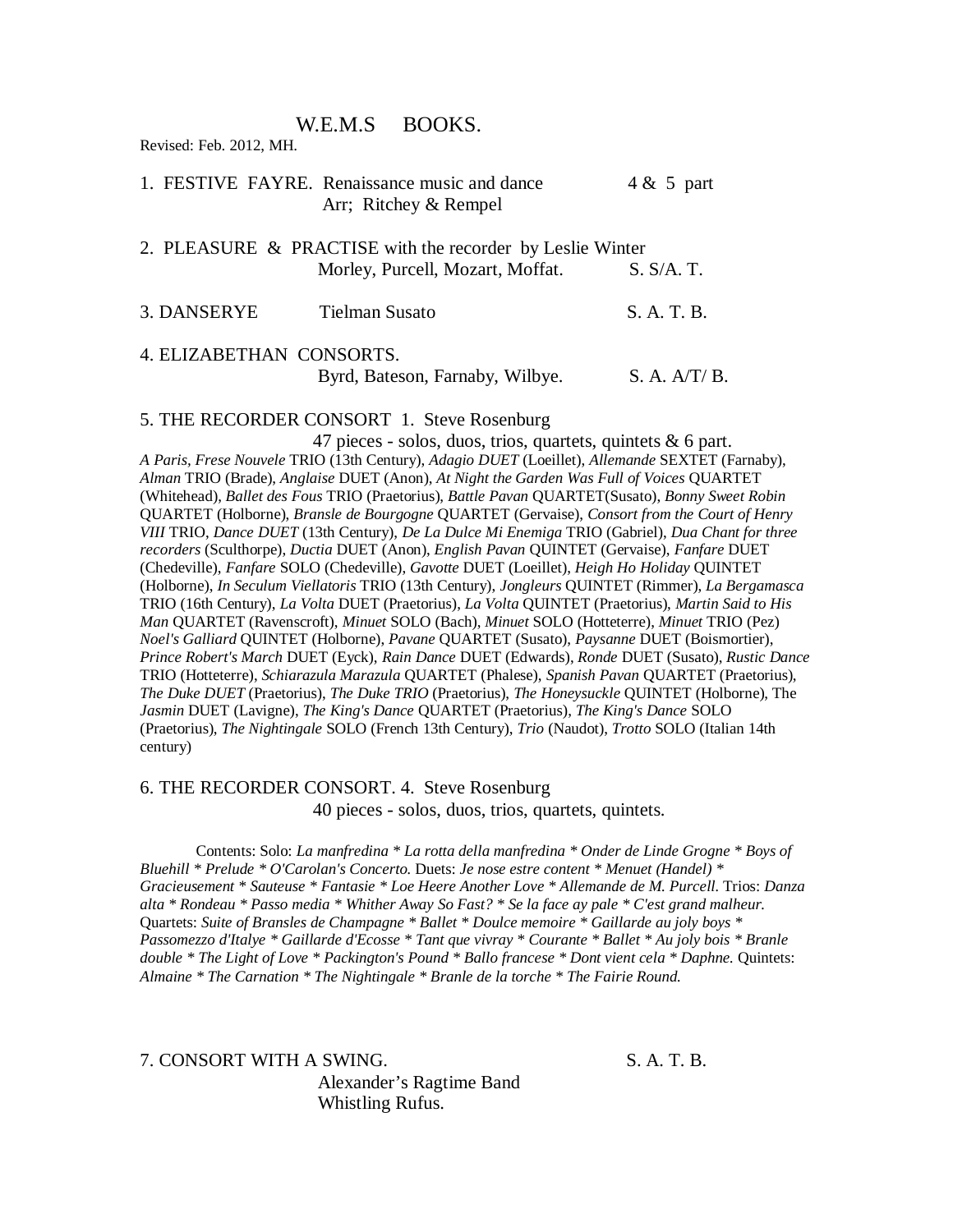Heliotrope Bouquet. The Teddy Bear's Picnic.

8. HISTORICAL ANTHOLOGY OF MUSIC, Vol. 1 and 2 by A. Davidson & W. Apel.

- 9. PRELUDES & VOLUNTARIES for solo treble recorder .
- 10. DER FLUYTEN LUST- HOF by Van Eyck. Solos for recorders S.A.T.
- 11. EARLY MUSIC FOR RECORDER Plainsong Machaut, Dufay, Josquin, Palestrina, Bach.
- 12. RENAISSANCE SONGS & DANCES. Trios, Quartets, Sextet. Byrde, Brade, Praetorius, de Fuenllana, Schutz.
- 13. CAROLS FOR RECORDER ENSEMBLE. By A.W. Benoy 12 well known carols - trios S. S(A) A(T).
- 14. MASQUE MUSIC adapted by Oliver Hirsh. Quintets & Quartets.
- 15. 5 ENGLISH CONSORT PIECES. 5. 6. 7. Part Wm: Byrd, Wm: Lawes, Henry Purcell
- 16. THE PRAIRIE CONCERT Collection of 4 part pieces prepared for a W.E.M.S. Workshop in 1988
- 17. AN INTRODUCTION TO RENAISSANCE DANCE. Prepared for a National Orff Conference in 1984
- 18. MARIO DUSCHENES Method for the recorder. Part one- Alto, Sopranino, Bass.  $\ldots$  ... ... ... ... ... Part two - Soprano, tenor .
- 19. 40 STUDIES FOR ALTO RECORDER. Adapted from the Solfeggios of Frederick the Great.

20. SCALES ARPEGGIOS & EXERCISES for the recorder by M. R. Donnington

21. FIVE STUDIES FOR FINGER CONTROL. Alto Recorder. By Frans Bruggen.